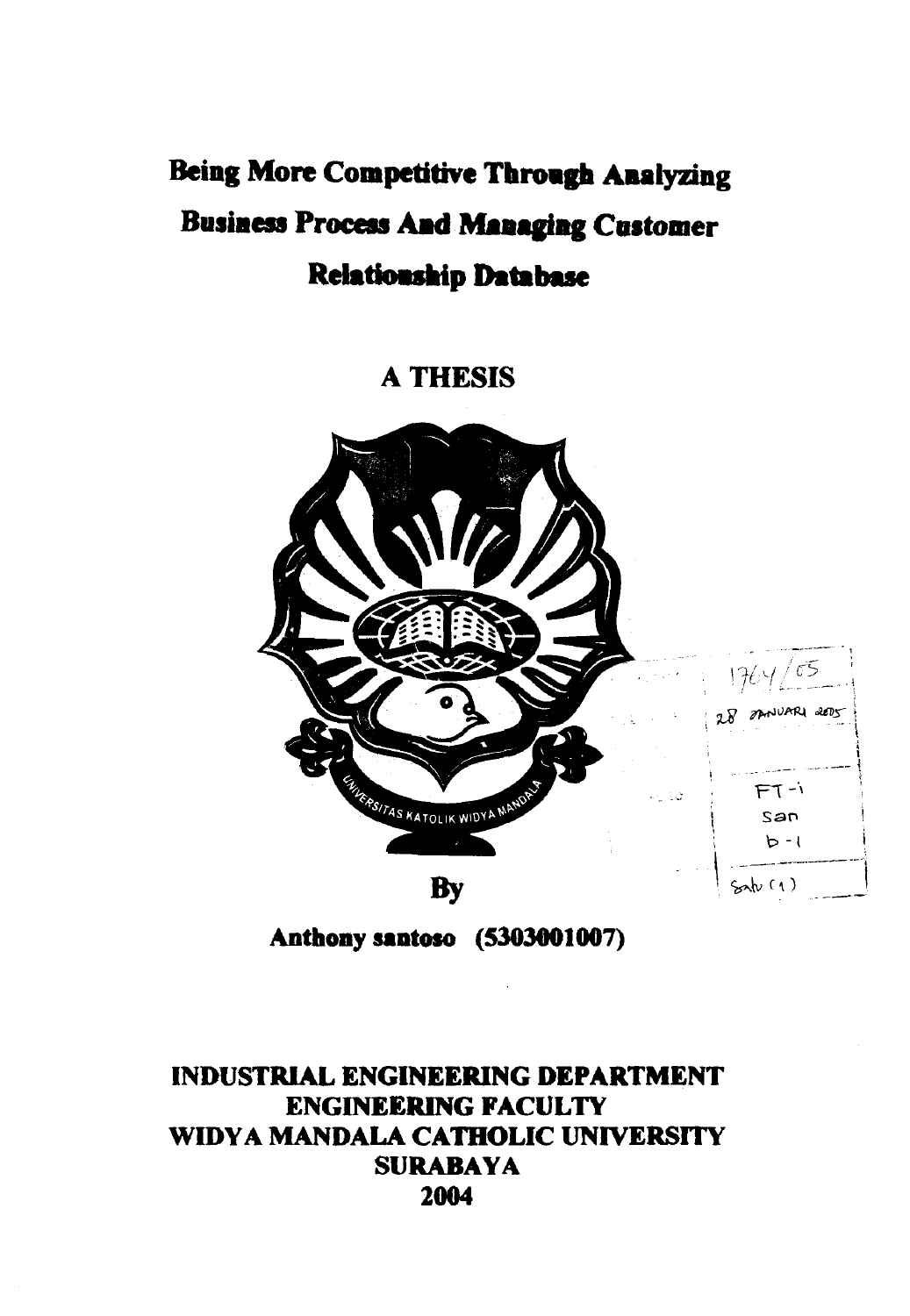### **Approval Sheet**

This thesis entitled Being More Competitive through Analyzing Business Process and Managing Customer Relationship Database has been examined at December 12, 2004 and approved that:

Name: Anthony Santoso

Nrp : 5303001007

has accomplished partial fulfillment of the requirement for the Satjana Teknik Degree in Industrial Department-Engineering Faculty by the following committee:

Surabaya, December 12, 2004

Advisor I :t.·~~:r:I A William

(Anastasia L. Maukar, ST., Msc)

Advisor II Billoute

(Sebastian R. Maukar, ST., MMT)  $N.I.K$ :

N.I.K: 531.03.0564

Member,

 $(Kwa$  See Yong S.T., M.T.)

N.I.K: 531.97.0299

Engineering Faculty, Dean,

(Ir. Rasional Sitepu) N.I.K:511.89.0154

Head, Member,  $f(x) = \frac{f(x) - f(x)}{f(x)}$ 

 $(Diam$  Retno S.T., M.T.)  $(MEdi S., S.T., M.T.)$ 

N.I.K: 531.97.0298 N.I.K: 531.98.0305

**Industrial Angineering Department,** atoNDepartment, ian Remo Sari Dewi, S.T., M.T.) 537.97.0298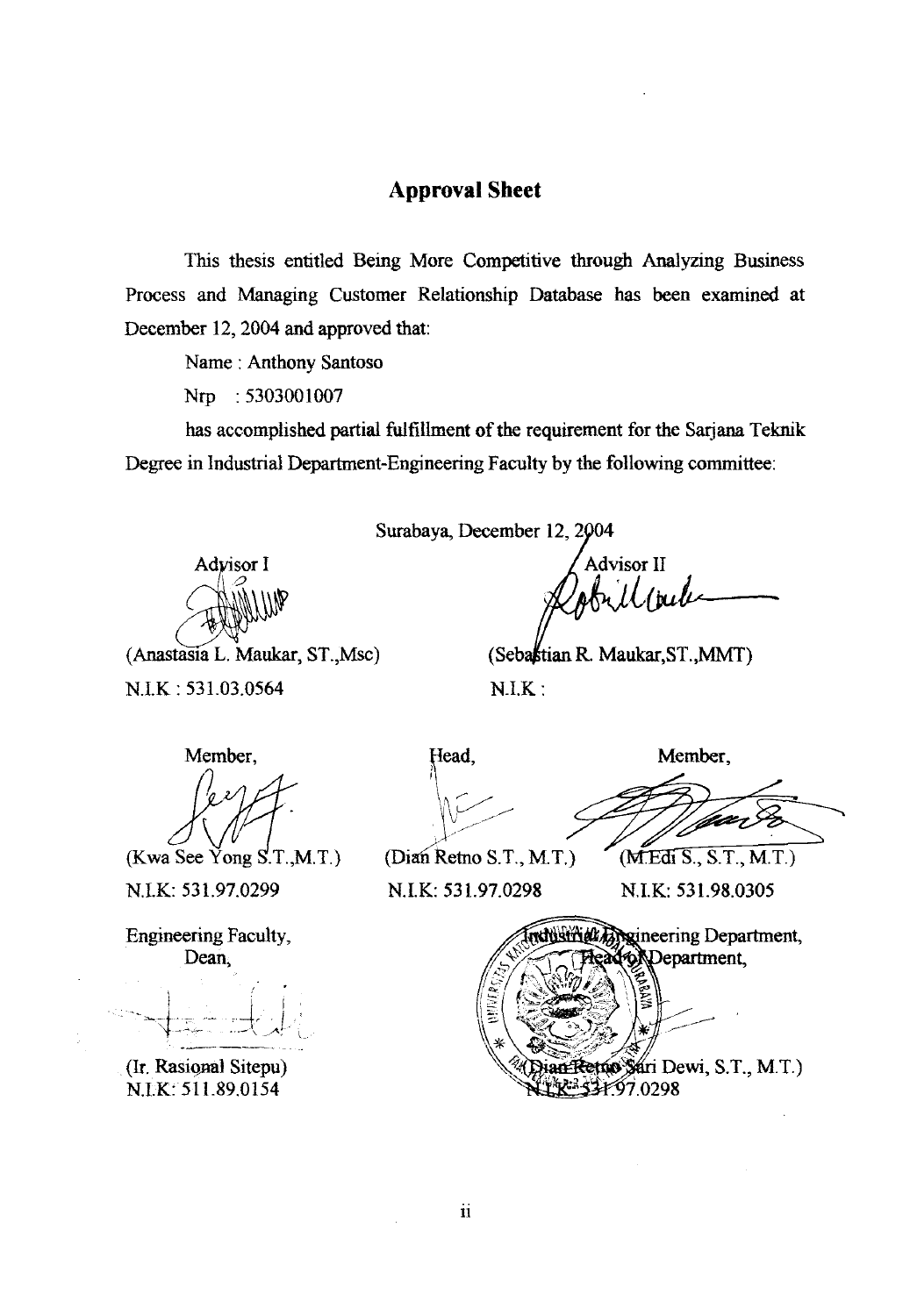### **Foreword**

Top Managements level have always used information to perform their tasks, so the subject of information system is nothing new. What is new is the ease with which accurate and current information can be obtained and communicated. The innovation that makes this capability possible is the computer which is called computer-based information system. Increasingly, organizations are becoming aware that information is a resource of strategic importance and the computer can cultivate that resource.

The task for creating a computer-based information system is similar to developers who build a house. The work of developers of computer-based information systems is guided by blueprints. The blueprints are example of methodologies that comprise recommended ways of doing things. The developers use an assortment of tools such as data modeling, process modeling, and database programming software.

#### $$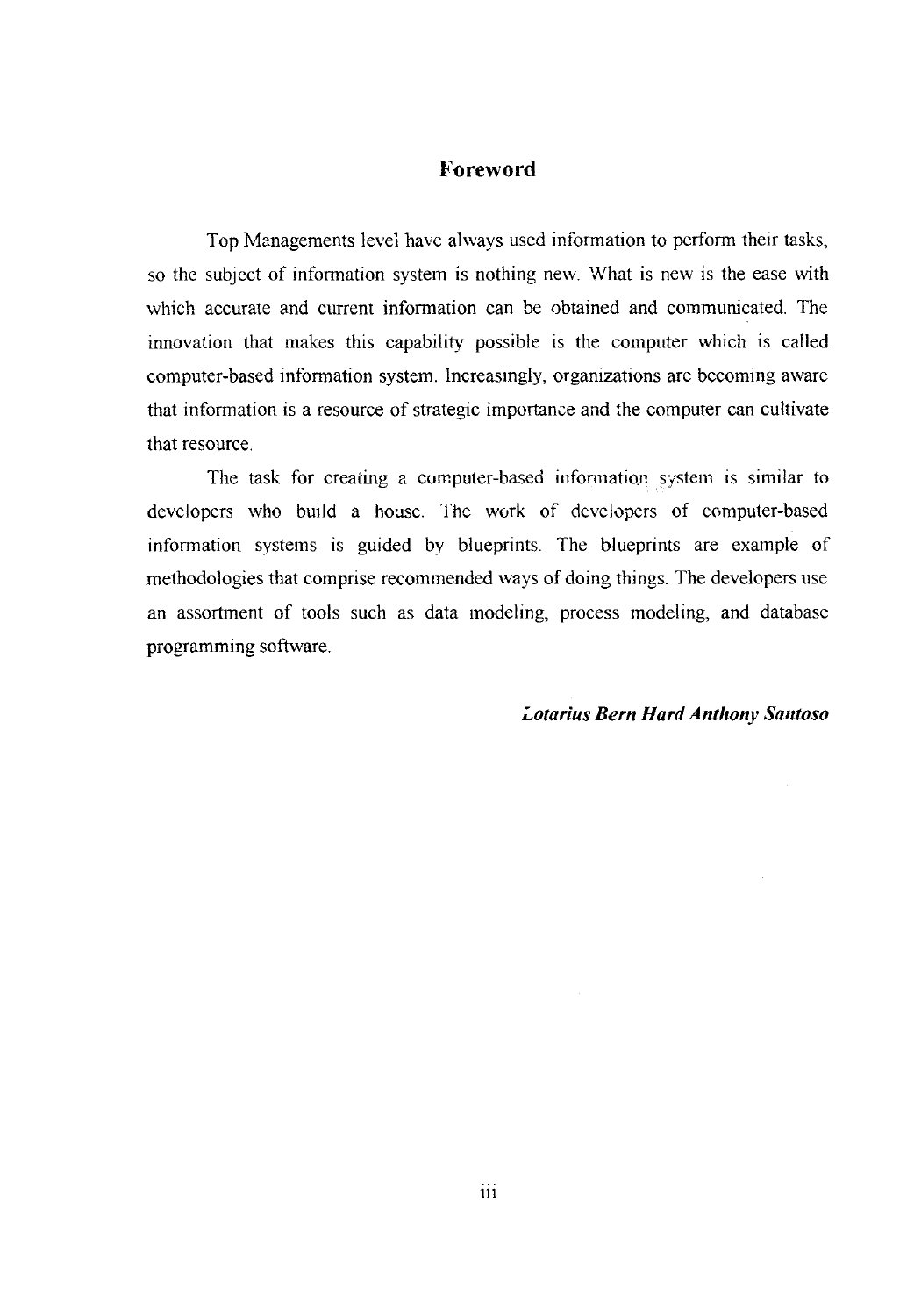#### **Acknowledgements**

First and foremost, the writer would like to express deepest gratitude to God Almighty for his grace, guidance, and providence given to him to finish this thesis well. Then, the writer would also like to thank to the following people who have given so much contributions and invaluable support as well as suggestions and advices to him so that this thesis can be composed in its present form:

- 1. Mr Rasional Sitepu as a Dean of Engineering Faculty Widya Mandala University.
- 2. Miss Dian Retno Sari Dewi as a Head of Industrial Engineering Department.
- 3. Mr Martinus Edv Sianto as a Vice Head of Industrial Engineering Department.
- 4. Miss Anastasia Lidya Maukar as a first advisor who has given so much ideas and breakthrough solutions.
- 5. Mr. Sebastian Robin Maukar as a second advisor who has dedicated his time encouraging and guiding the writer finishing this thesis.
- 6. All of the lecturer in Industrial Engineering Department who have provided knowledgeable and pleasant experience.
- 7. Mr. Sentiono as a Director of "DWP" company who has provided a worthy chance to the writer conducting fieldwork study.
- 8. My best friends (Mr. Agung Wijoyo and Mr. Teguh Wibowo) who have given much assistance in burning of spirit.
- 9. All my beloved friends who have given all the supports and suggestions.

Last but not least, the writer also wants to thank to everyone who has given so much help without their kind help. The writer believes this thesis would never been accomplished as the way it should be.

#### *Lotarius Bern Hard Anthony Santoso*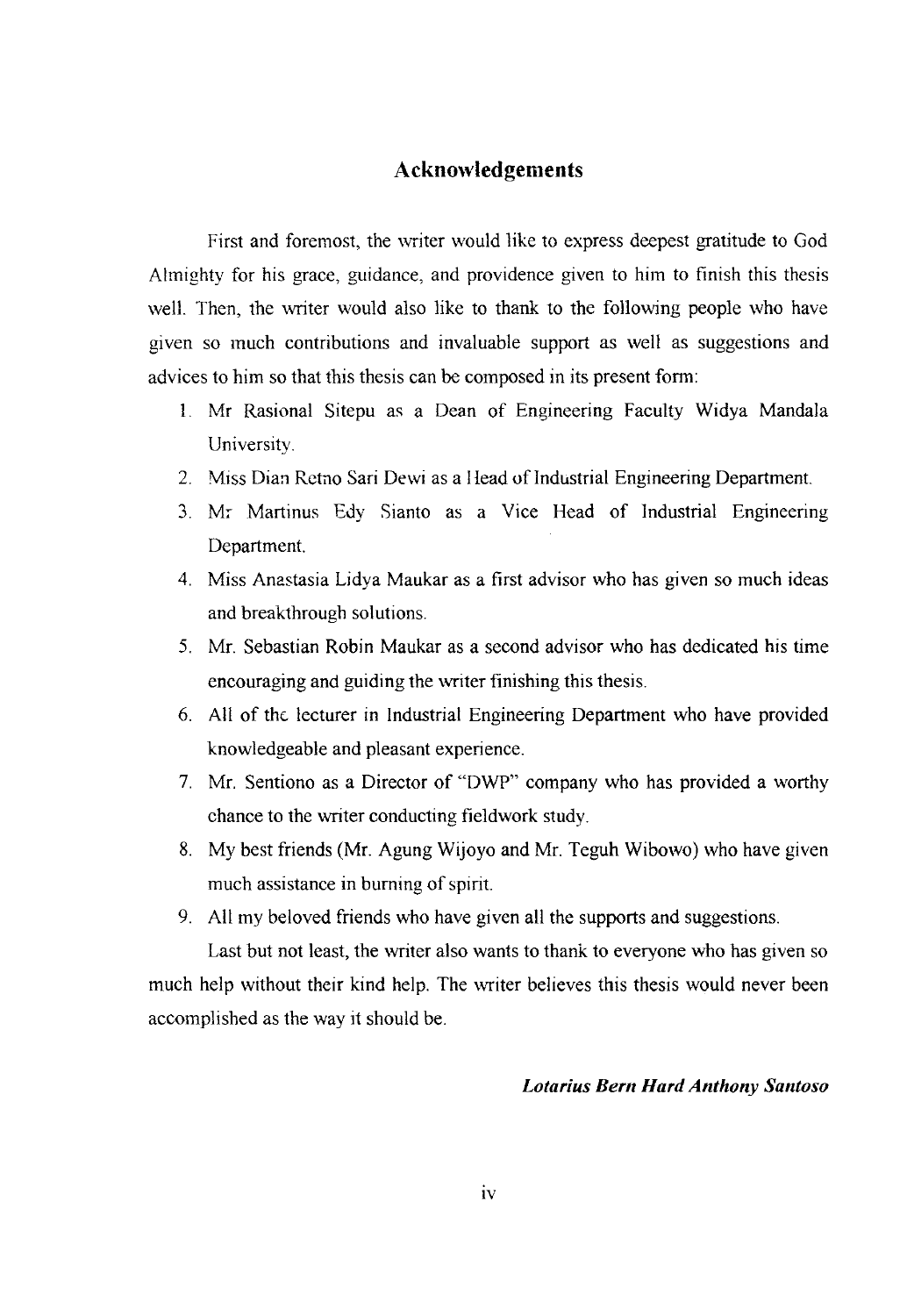#### **Abstract**

The evolving of global economic trade fosters every company finding strategic ways in order to stand survive. "XYZ" Company, a service industry, is a system integrator concentrates on networking and hardware provider. As service industries having direct contact with their customer encourage them to think about what customers do really want and how to make customers satisfied and loyaL The company insists to increase the annual sales revenue. However, at this time, some obstacles in doing business activities have decreased the overall company performances. Thus the director assigns someone to examine the system and do some improvements.

Solving those problems is conducted through analyzing the current business process, proposing the new system and visualizing them by making flowchart, data, and process diagram. The endpoint solution is creating and managing customer relationship database as an Executive Information System device.

Having reliable customer database will ease managerial staff when making relation with customer either maintaining the remaining customers or finding the new ones. As known that customers are the center point of the profit revenue thus how to satisfy what customer wants must be the main concerned immediately. Actually, this customer database can be integrated with other related database such as Enterprise Resource Planning database (ERP) and Supply Chain Management database (SCM).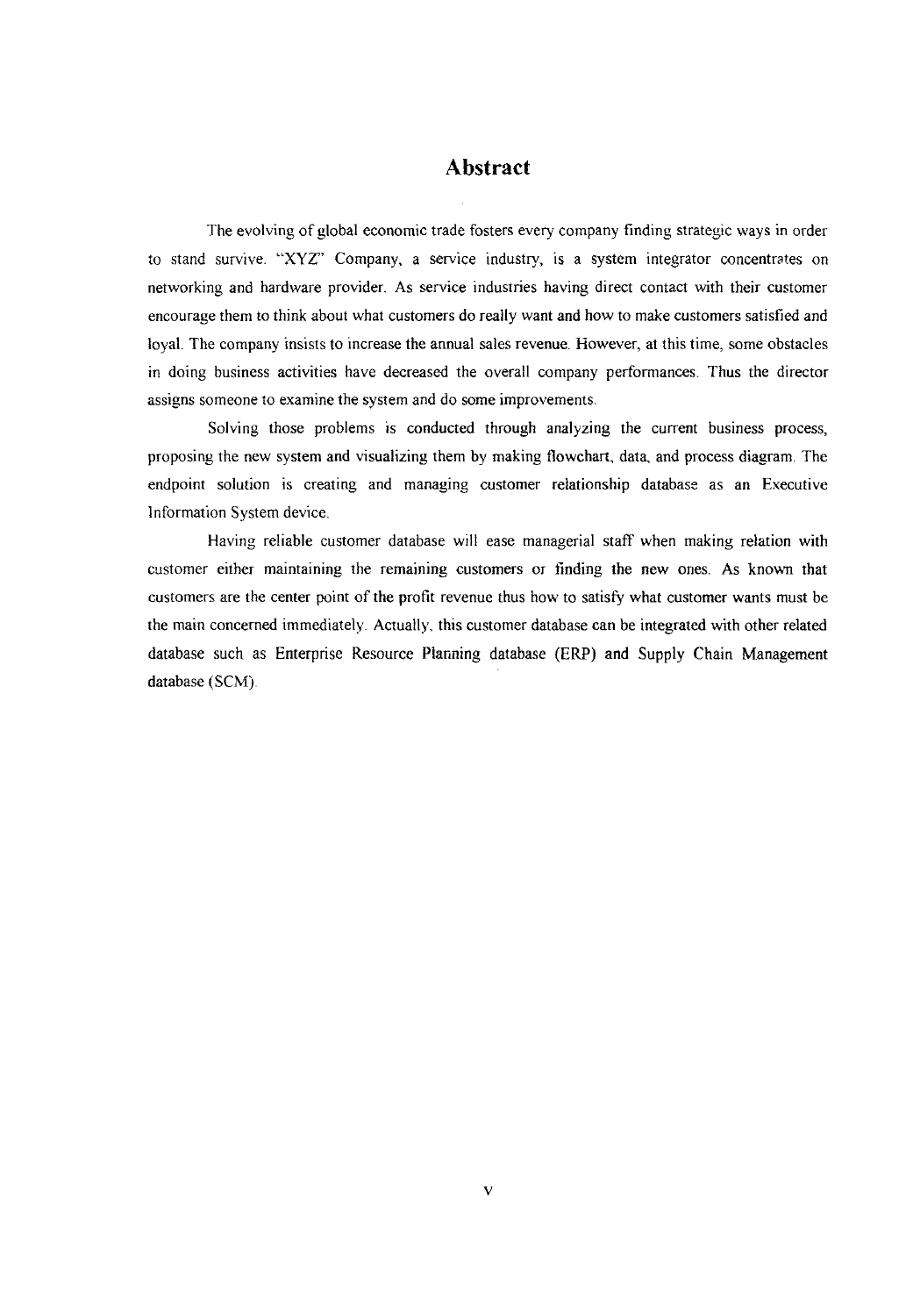## **Table of Contents**

| II.1 Basic concept of System, Data, Information, Information System, |
|----------------------------------------------------------------------|
| Information Technology, Management Information System, and Decision  |
|                                                                      |
|                                                                      |
|                                                                      |
|                                                                      |
|                                                                      |
|                                                                      |
|                                                                      |
|                                                                      |
|                                                                      |
|                                                                      |
|                                                                      |
|                                                                      |
|                                                                      |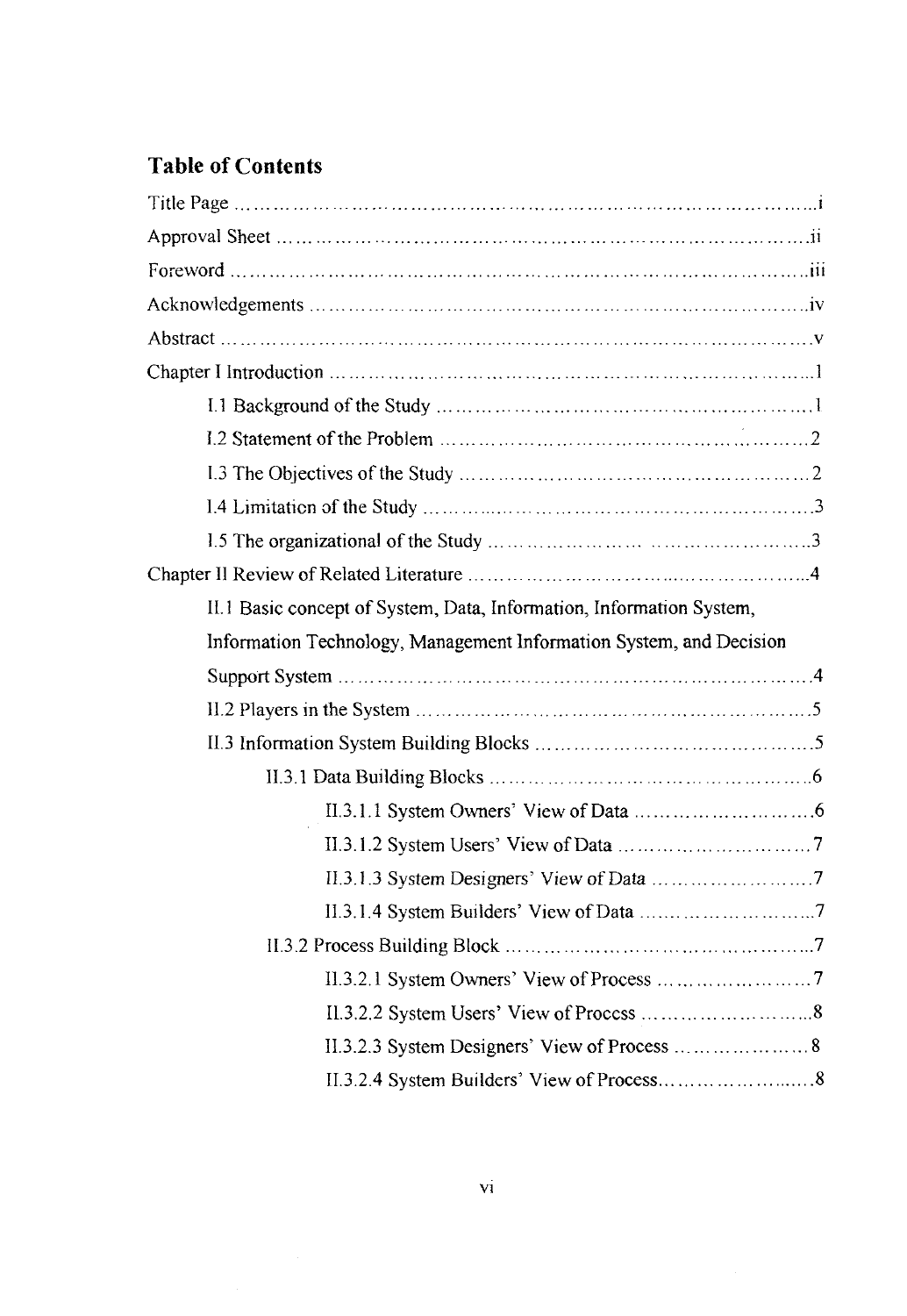| II.4.1.1 Preliminary Investigation Phase 10          |  |
|------------------------------------------------------|--|
|                                                      |  |
|                                                      |  |
|                                                      |  |
|                                                      |  |
|                                                      |  |
|                                                      |  |
|                                                      |  |
|                                                      |  |
|                                                      |  |
| II.7.2 The Relational Model and Normalization 16     |  |
|                                                      |  |
| II.8 Creating Customer Database Management System 17 |  |
|                                                      |  |
|                                                      |  |
|                                                      |  |
|                                                      |  |
|                                                      |  |
|                                                      |  |
|                                                      |  |
|                                                      |  |
|                                                      |  |
|                                                      |  |
|                                                      |  |
|                                                      |  |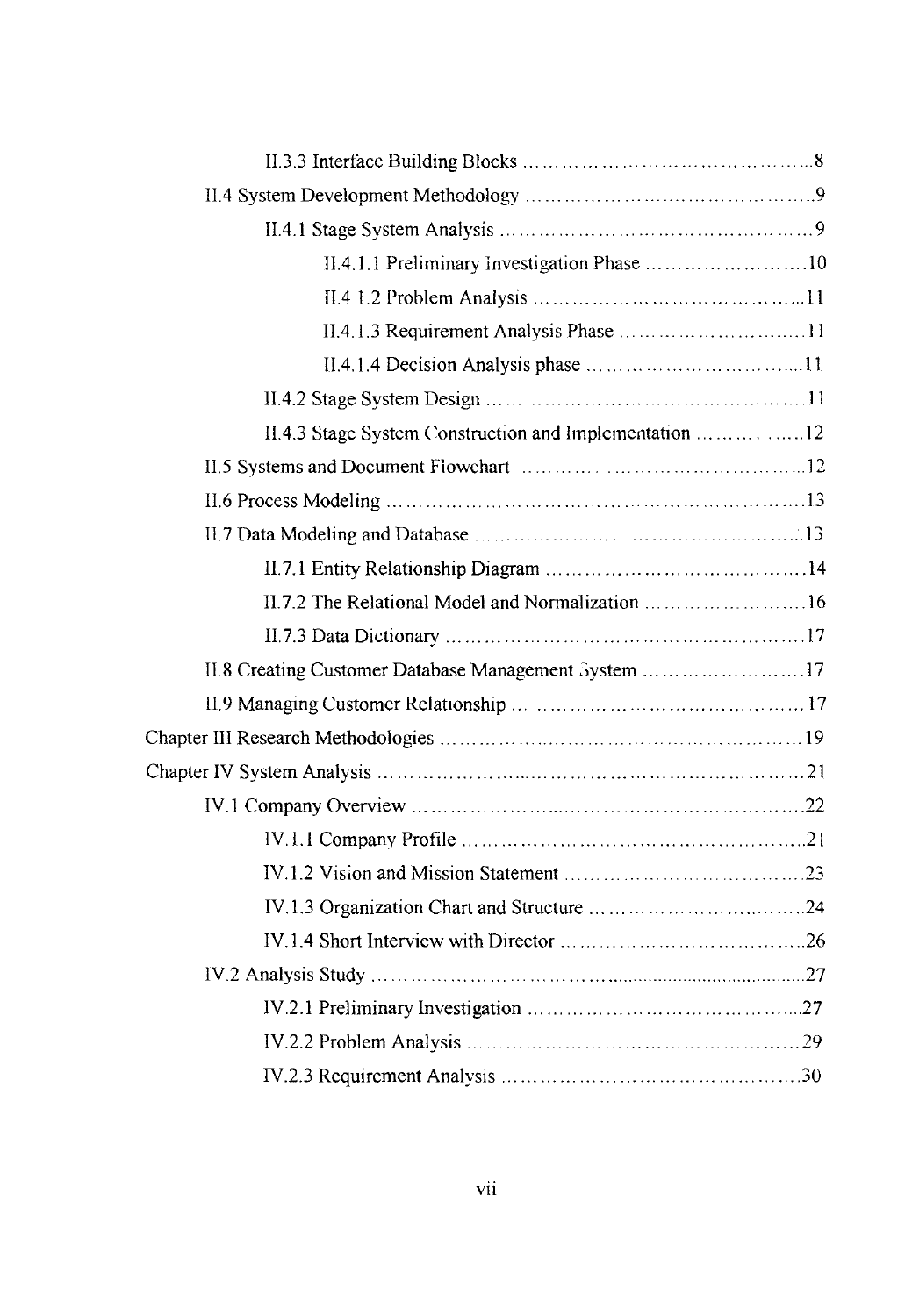| IV.2.3.1 Business Procedures for Document Flow Diagram |
|--------------------------------------------------------|
|                                                        |
|                                                        |
| IV.2.4.1 Business Procedures for Document Flow Diagram |
|                                                        |
|                                                        |
|                                                        |
|                                                        |
|                                                        |
|                                                        |
|                                                        |
|                                                        |
|                                                        |
|                                                        |
|                                                        |
|                                                        |
| References                                             |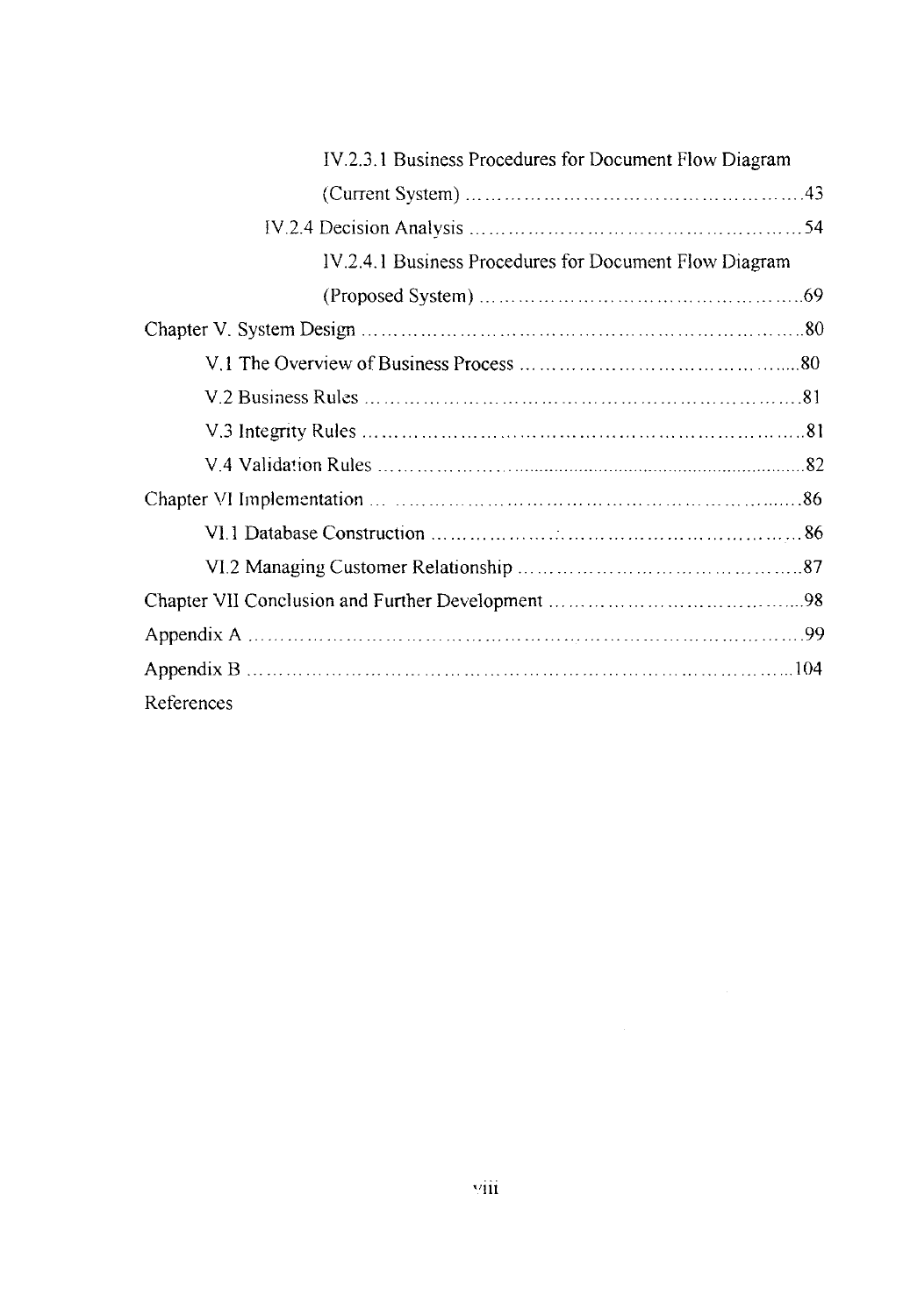# **List of Figures**

| Figure 2.2 System Flowchart and Document Flow Diagram Symbols 12               |  |
|--------------------------------------------------------------------------------|--|
|                                                                                |  |
|                                                                                |  |
|                                                                                |  |
|                                                                                |  |
|                                                                                |  |
| Figure 4.3 Flowchart of Processing Retail Order from Customer (Current         |  |
|                                                                                |  |
| Figure 4.4 Flowchart of Processing Project Order from Customer (Current        |  |
|                                                                                |  |
| Figure 4.5 Flowchart of Placing an Order to Vendor (Current System) 33         |  |
| Figure 4.6 Flowchart of Receiving an Order from Vendor (Current System) 34     |  |
| Figure 4.7 Flowchart of Payment to Vendor (Current System) 35                  |  |
| Figure 4.8 Flowchart of Preparing Delivery Order (Current System) 36           |  |
| Figure 4.9 Flowchart of Delivering Order to Customer (Current System) 37       |  |
| Figure 4.10 Flowchart of Receiving Payment from Customer (Current System) 38   |  |
| Figure 4.11 Document Flow Diagram of Placing an Order to Vendor (Current       |  |
|                                                                                |  |
| Figure 4.12 Document Flow Diagram of Receiving an Order from Vendor and paying |  |
|                                                                                |  |
| Figure 4.13 Document Flow Diagram of Preparing Delivery Order (Current System) |  |
|                                                                                |  |
| Figure 4.14 Document Flow Diagram of Delivery Order and Receiving Payment from |  |
|                                                                                |  |
| Figure 4.15 Hierarchy Chart of Business Process-1 (Current System) 48          |  |
| Figure 4.16 Hierarchy Chart of Business Process-2 (Current System) 49          |  |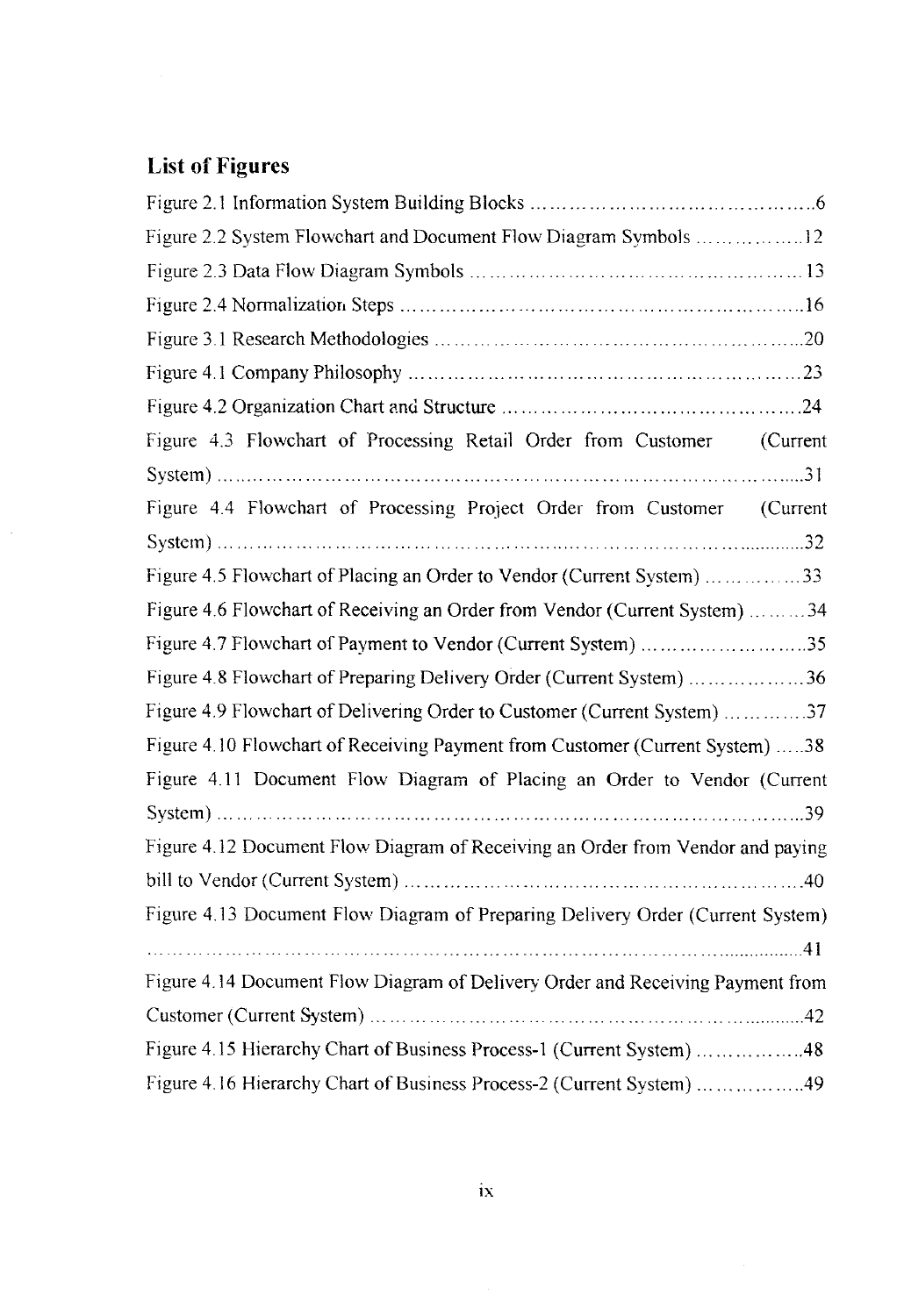| Figure 4.20 Flowchart of Processing Retail Order from Customer                 | (Proposed |
|--------------------------------------------------------------------------------|-----------|
|                                                                                |           |
| Figure 4.21 Flowchart of Processing Project Order from Customer (Proposed      |           |
|                                                                                |           |
| Figure 4.22 Flowchart of Placing an Order to Vendor (Proposed System) 57       |           |
| Figure 4.23 Flowchart of Receiving an Order from Vendor (Proposed System) 58   |           |
|                                                                                |           |
| Figure 4.25 Flowchart of Preparing Delivery Order (Proposed System) 60         |           |
|                                                                                |           |
| Figure 4.27 Flowchart of Receiving Payment from Customer (Proposed System)  62 |           |
| Figure 4.28 Flowchart of Handling Customer's Complain (Proposed System)63      |           |
| Figure 4.29 Document Flow Diagram of Placing an Order to Vendor (Proposed      |           |
|                                                                                |           |
| Figure 4.30 Document Flow Diagram of Receiving an Order from Vendor and paying |           |
|                                                                                |           |
| Figure 4.31 Document Flow Diagram of Preparing Delivery Order (Proposed        |           |
|                                                                                |           |
| Figure 4.32 Document Flow Diagram of Delivery Order and Receiving Payment from |           |
|                                                                                |           |
| Figure 4.33 Document Flow Diagram of Handling Customer's complain (Proposed    |           |
|                                                                                |           |
| Figure 4.34 Hierarchy Chart of Business Process-1 (Proposed System) 74         |           |
| Figure 4.35 Hierarchy Chart of Business Process-2 (Proposed System) 75         |           |
|                                                                                |           |
| Figure 4.37 Conceptual Data Flow Diagram-1 (Proposed System) 77                |           |
|                                                                                |           |

 $\bar{\mathcal{A}}$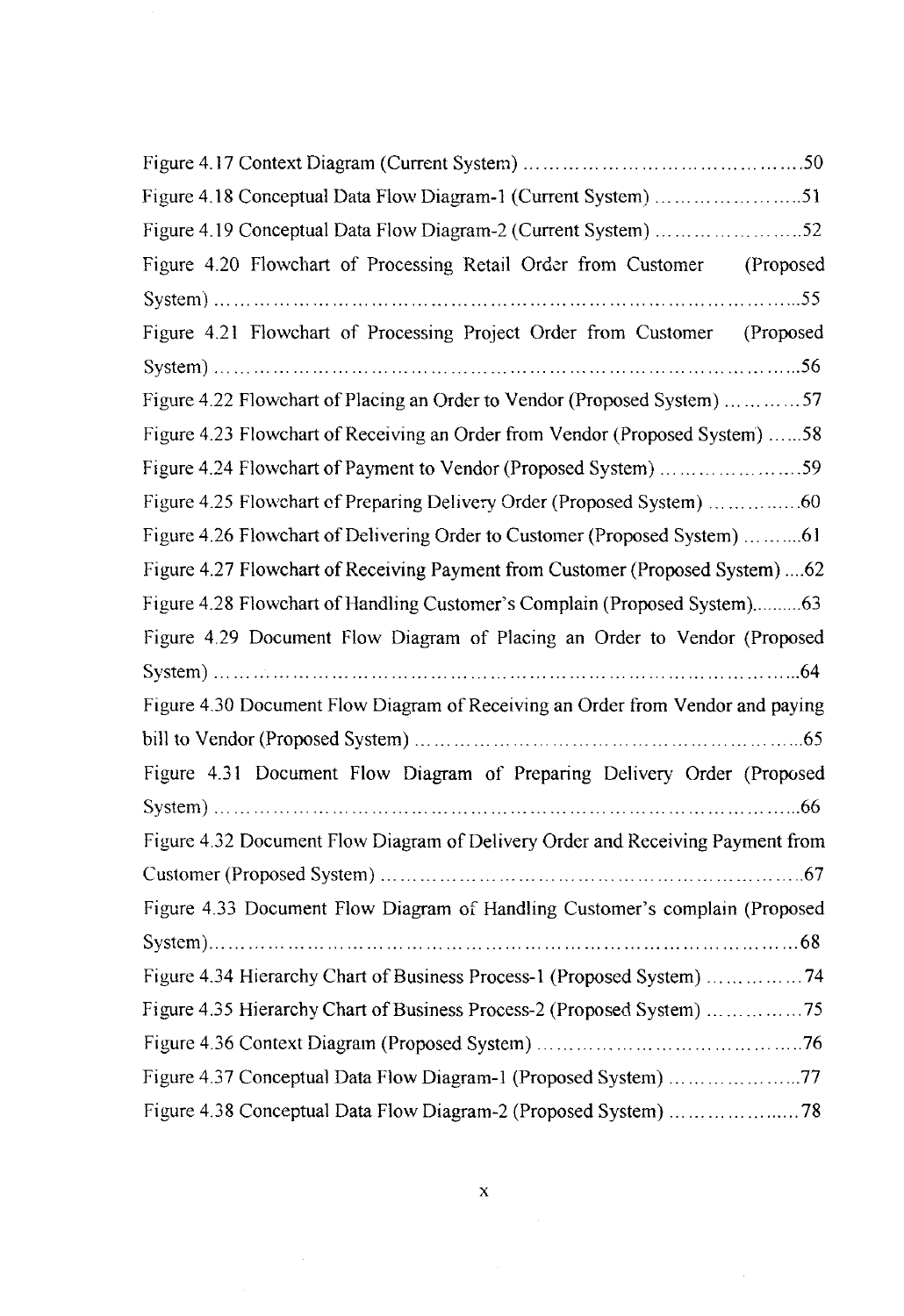$\label{eq:2.1} \frac{1}{\sqrt{2\pi}}\int_{0}^{\infty} \frac{1}{\sqrt{2\pi}}\left(\frac{1}{\sqrt{2\pi}}\right)^{2} \frac{1}{\sqrt{2\pi}}\int_{0}^{\infty} \frac{1}{\sqrt{2\pi}}\left(\frac{1}{\sqrt{2\pi}}\right)^{2} \frac{1}{\sqrt{2\pi}}\int_{0}^{\infty} \frac{1}{\sqrt{2\pi}}\frac{1}{\sqrt{2\pi}}\frac{1}{\sqrt{2\pi}}\frac{1}{\sqrt{2\pi}}\frac{1}{\sqrt{2\pi}}\frac{1}{\sqrt{2\pi}}\frac{1}{\sqrt{2$